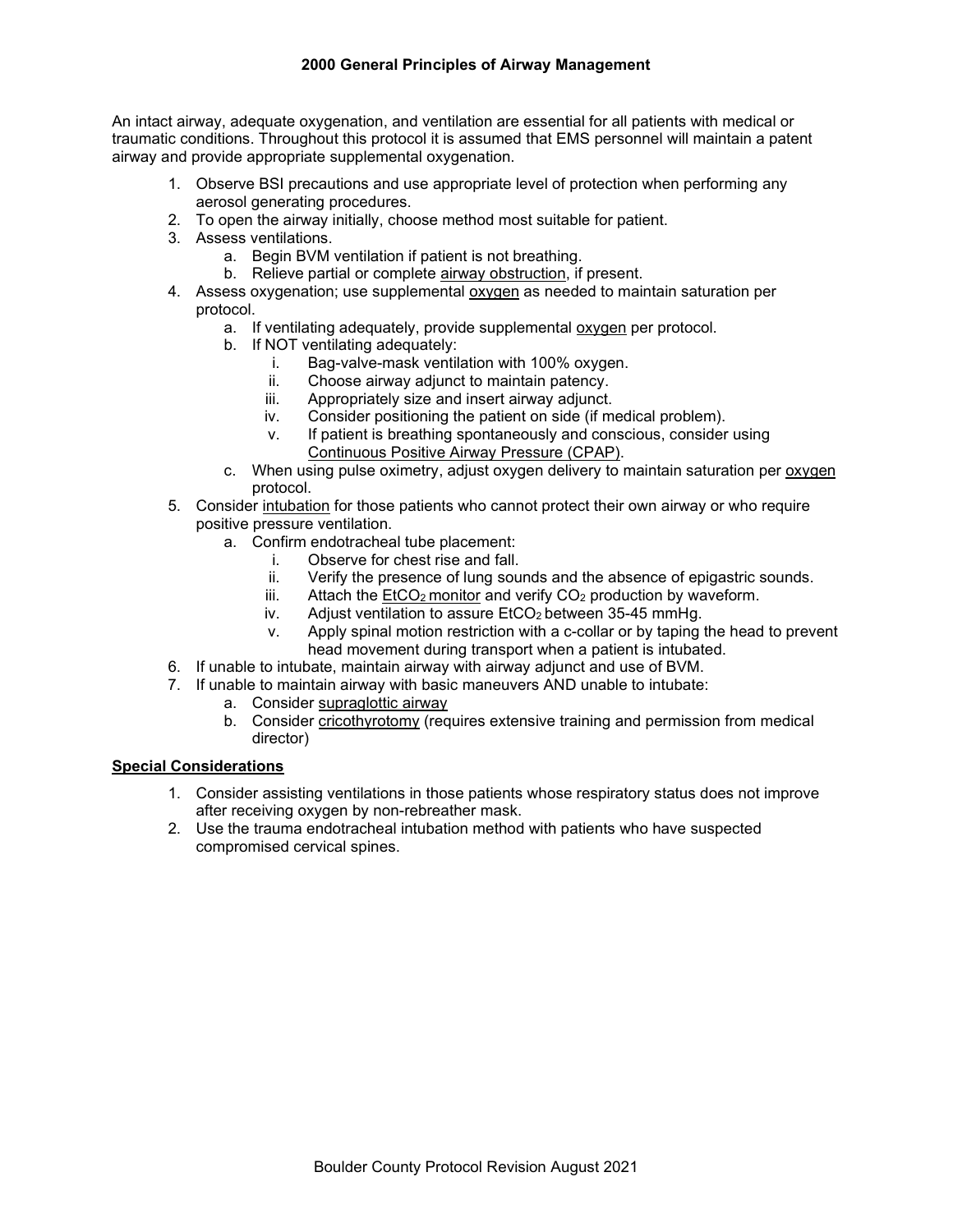# **2010 ADULT UNIVERSAL RESPIRATORY DISTRESS**

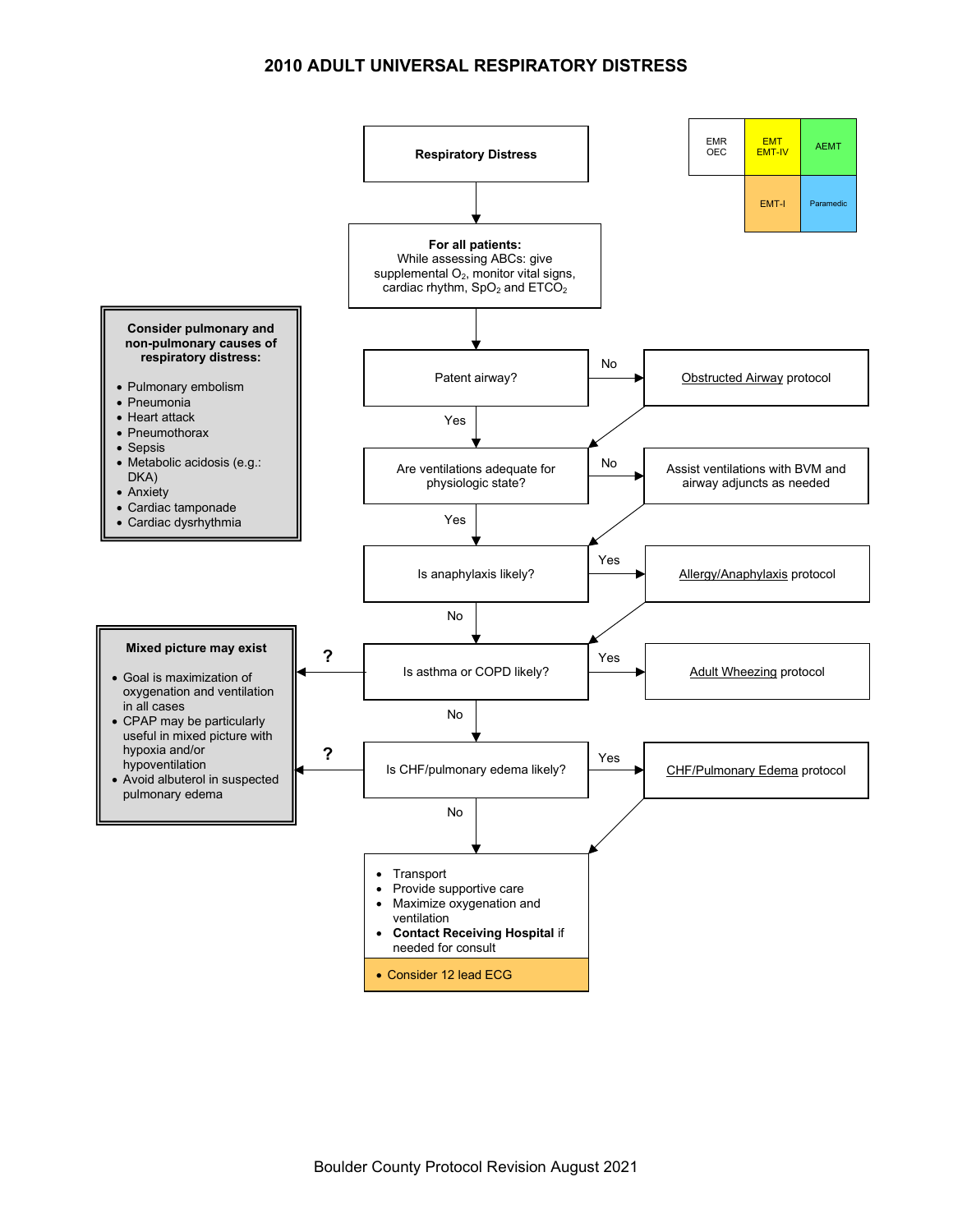## **2020 PEDIATRIC UNIVERSAL RESPIRATORY DISTRESS**